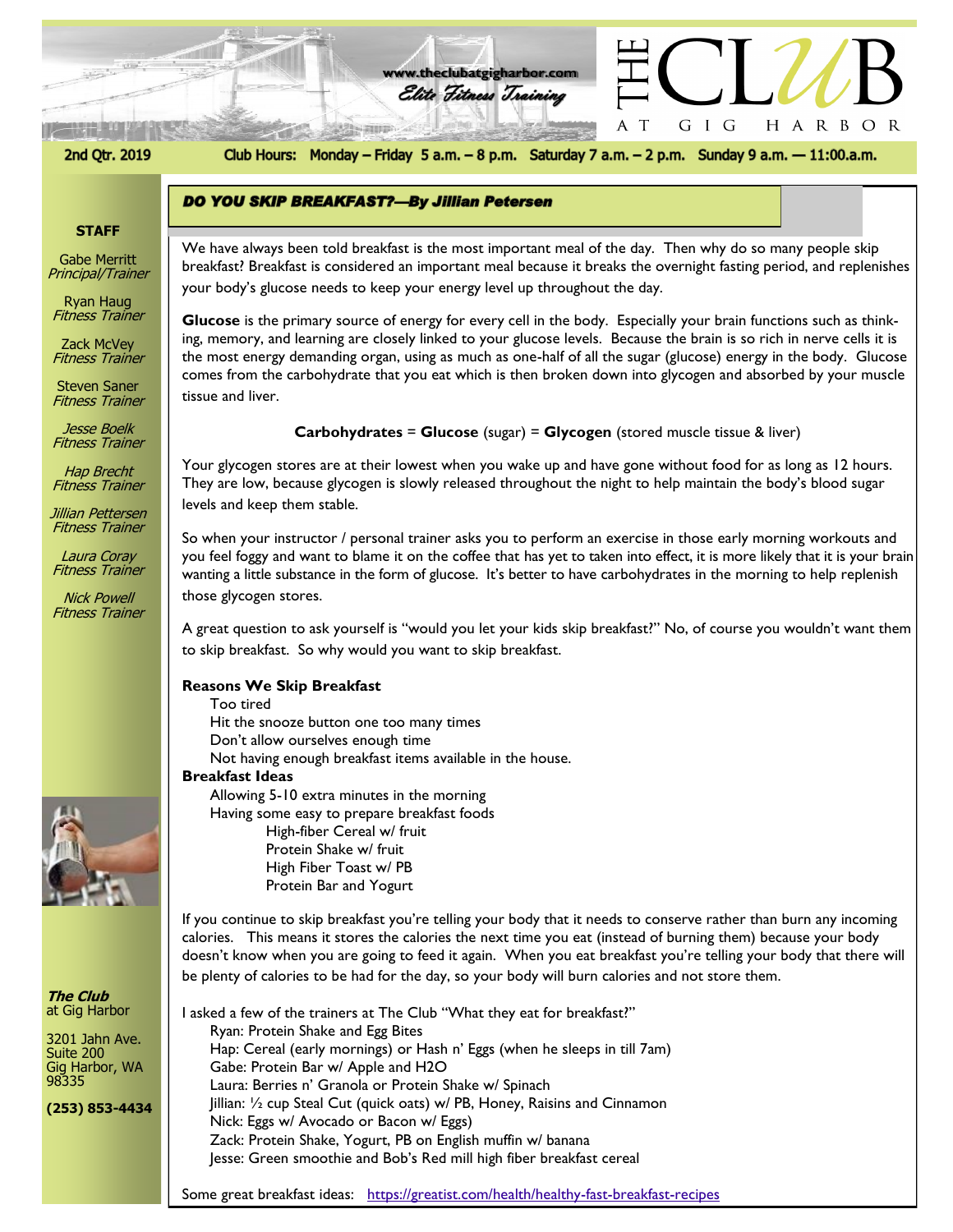## **IMPORTANCE OF SLEEP-By Laura Coray**

Many of us work hard to eat well, do our cardio, attend classes, stretch, meet with our trainers and try to make good choices to get an A on our health report cards, or at least a B-. In all of our doing we may be overlooking one important component of our health regiment: SLEEP.

The duration and quality of our sleep can have a lasting effect on our overall health. Many have experienced the fatigue, decreased energy, foggy mind, and cranky demeanor due to lack of sleep, however; the effects of poor sleep are far more reaching in regards to weight management. Below are 4 ways that sleep can negatively impact health and weight loss or maintenance.

**Poor sleep can lead to weight gain and obesity.** One study published by the National Institute of Health recorded that short sleep duration increased the likelihood of obesity by 89% in children and 55% in adults.

**Poor sleep increases your appetite by affecting hormones related to hunger.** Ghrelin, a hormone released by the stomach that tells the brain its hungry, and Leptin, a hormone released by fat cells signaling satiation, are both affected by lack of sleep. When you do not get adequate sleep, over a period of time the body produces more Ghrelin and less Leptin causing you to feel more hungry and increase your appetite. Also, sleep deprivation increases the hormone Cortisol, the stress hormone, which may also increase appetite.

**Poor sleep may lead to bad food choices.** Sleep deprivation dulls the frontal lobe, the control center for decision making and self control, which make it harder to make good food choices and fight cravings.

**Poor sleep negatively impacts physical activity.** Lack of sleep causes daytime sleepiness and fatigue, leaving us less motivated to exercise. Studies have also shown that when we are fatigued due to lack of sleep we are more likely to get tired during physical activity.

So how can we improve our sleep duration and quality? Included below are a few helps that aide our sleeping patterns:

**Manage your bedroom environment**. This includes temperature (optimal is about 70 degrees), ambient noise (decrease it), external lights, and furniture arrangement. Making sure you have comfortable pillows and mattress are also important.

**Create a regular routine before bed.** Taking a bath or meditating before bed are helpful in ensuring a good nights sleep.

**Create regular waking and sleeping patterns.** Irregular sleeping patterns can alter your circadian rhythms (the internal clock that tells us when to sleep and wake). Try to get into a consistent sleep/wake schedule.

# **Manage your exposure to light.**

**Increase light during the day** (at least 2 hours of bright sunlight) can significantly improve sleep and helps keep your circadian rhythms healthy. If this isn't practical, you can invest in artificial bright light devices or bulbs.

**Turn away from blue light in the evening.** It is equally important to stay away from blue light from smart phones, tablets, and computers at night. Studies indicate to eliminate blue light exposure 2 hours before bed. There are glasses that you can invest in that block blue light as well as apps that can edit blue light.

**Exercise regularly.** In a study done with insomnia patients, a consistent exercise routine has been shown to be more effective in increasing duration and quality of sleep then most medications.

**Avoid alcohol, caffeine or eating late at night.** Alcohol inhibits the production of melatonin, the hormone responsible for calming and relaxing the body for sleep. Caffeine consumed up to 6 hours before bed can worsen sleep quality as it can stay elevated in your blood for up to 6-8 hours. Consuming food late at night may negatively impact the natural release of HGH (Human Growth Hormone) and melatonin.

**Reduce long or irregular daytime naps.** Power naps are one thing if 30 minutes or less. However, long naps can confuse our internal clocks and mess up circadian rhythms.

The pathway to optimal health and fitness includes many things. Progression along that path may include a closer look at your sleep patterns and how we can improve them.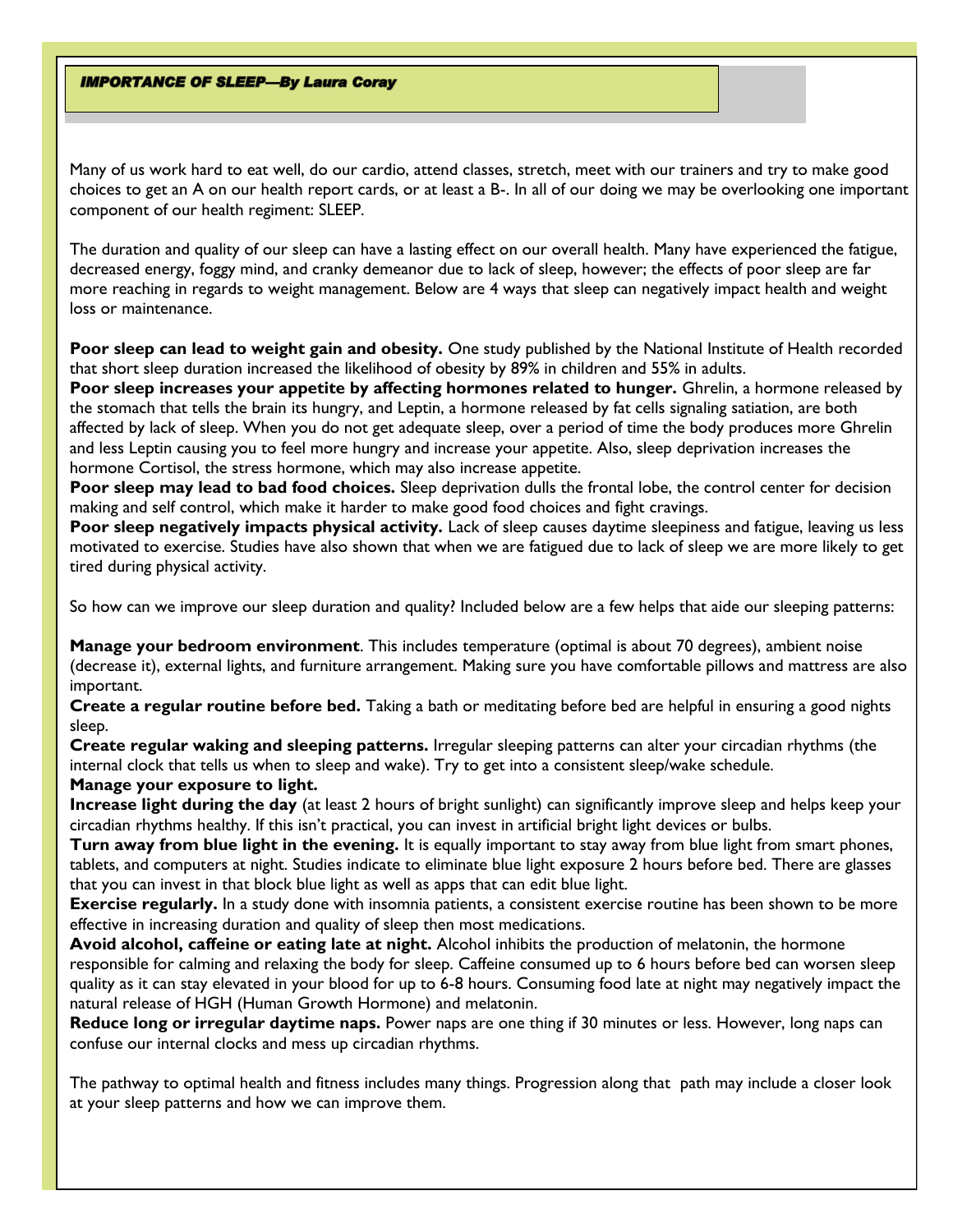## **LOWER BLOOD PRESSURE THROUGH FITNESS-By Zack McVey**

They are just two little numbers, but the importance to your health cannot be overemphasized. In terms of fitness and longevity, keeping a healthy blood pressure is among the most important things that you can do for yourself. If left unchecked or even worse unknown high blood pressure can and will lead to hypertension and stroke, the two leading causes of death in the U.S. One in three Americans lives with high blood pressure. Factors like age, gender, and ethnicity are all causes that are out of your control, however there are many exercise and diet related ways to keep your blood pressure down.

First, let's define good blood pressure and what that means. Systolic pressure reflects the force produced by the heart when it pumps blood out to the body (upper number), while diastolic is the pressure in your blood vessels when the heart is at rest. Research over the years has shown that both numbers are important although most doctors are more concerned with your Systolic number as it has shown to be a better indicator of heart disease. If you have blood pressure with systolic below 120 and diastolic below 80, you are in a healthy range.

If you are like millions of American's with elevated blood pressure, don't stress as that will raise your blood pressure, but instead consider some of the simple leading ways to lower it.

Cut Salt intake: Sodium is a big facilitator to elevate BP. Reducing salt in your diet is essential. That means avoiding extra salt on food and cutting processed snacks, prepared sauces and spice mixes. Learn to examine food labels closely to know exactly how much salt, cholesterol and saturated fat that you're actually eating.

Modify Caffeine: Drinking more than three cups of caffeinated beverages, including soda, coffee, and caffeinated teas, magnifies stress response by causing blood vessels to constrict while pumping more blood and increasing heart rate and blood pressure.

The American Heart Association recommends daily exercise for all hypertensive patients. Daily physical fitness will encourage more efficient heart-oxygen exchange, putting less stress on your heart as it pumps blood.

Besides shedding pounds, you generally should also keep an eye on your waistline. Carrying too much weight around your waist, known as visceral fat, can put you at greater risk of high blood pressure.

Use exercise to destress your life, even a nice jog while listening to music or a relaxing yoga session can be helpful in lowering stress levels from a hectic day. Utilize all of these tips to take your blood pressure down a couple notches through healthy lifestyle choices, your heart will thank you!

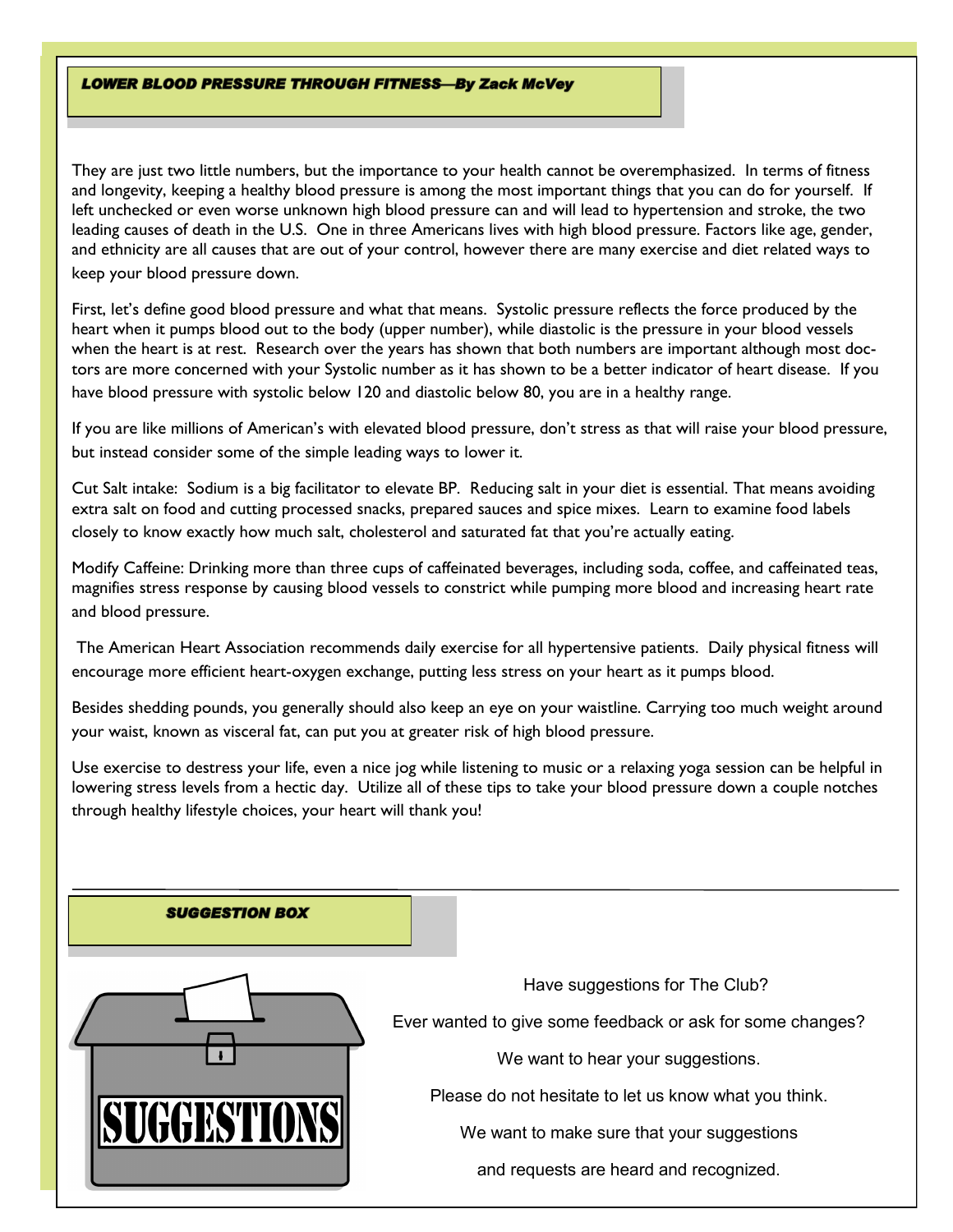### **DEVELOPING A MINDSET FOR EXERCISE-By JESSE BOELK**

Many people have a hard time fitting exercise into the schedule or even following through with a scheduled workout. Let me ask you a question, do you fit in brushing your teeth or is it just something you do because it is good for your health? This has to do with your mindset towards the things you do and make a habit of.

The primary thing that we can do to change our mindset is to change the perspective that we use to address fitness. Try and view your fitness program not as a chore but as something you do for the benefit for yourself. This is especially important if fitness is something that you are always fighting to have to do.

Next, take responsibility for your health through fitness. Once you decide that no one else can take responsibility of your health it will be easier to make exercise a life priority and integrate it into part of your everyday routine. Exercise is the one thing that can be both physically and mentally therapeutic.

I am going to give you a 3 step process to change your exercise mindset:

#### Step 1 Start Slowly

No matter what stage of life that you are in it is possible to make healthy changes with both eating habits and exercise, but in order to make these changes stick, it takes time. Many people try and create a picture perfect program too fast. Changing your life too much too quickly creates failure and affects your mindset towards your program. Think of this as baby steps which will increase your success and embrace your mindset positively and create a cycle of success.

#### Step 2 Achieve Balance

I am referring to a whole approach not just exercise and not just diet. As you diet, you are restricting calories in some format or another, and this will affect your muscle mass and your metabolism. As you exercise you are affecting your caloric demand and macronutrient balance. By finding balance between the two, your program will be much more effective and create a positive impact on your mindset. Another aspect is your lifestyle. Try and incorporate fitness into your lifestyle and slowly expand the activities you do. If you have a family or group of friends, try and incorporate fitness into these groups to create balance between your exercise and personal life.

#### Step 3 Adjust with Age.

As you age everything changes, including the need for sleep, your metabolism, and even body chemistry. Adjusting how you exercise is important especially as you may start to develop arthritis, osteoporosis or complications that can limit what you do for exercise. There are no excuses for not exercising, but there may be some modifications needed, and you may need professional help to get it done and stay on track.

Ultimately, perception is reality and your mindset is in your control only. As well as making positive life changes and looking at the long term impact also consider identifying bad habits. Once you have done that develop a plan and strategically eliminate them, try and replace them with something that will prevent you from going back to them.



## **Join us for these NEW CLASSES:**

**We are up to 24 classes a week!!**

**Spin, Yin, Vinyasa, Bootcamp, TRX, and Women and Weights classes are now offered through out the week**

**OUR CLASSES ARE FOR BOTH MEMBERS AND NON-MEMBERS, SO HELP US SPREAD THE WORD AND INVITE A FRIEND!**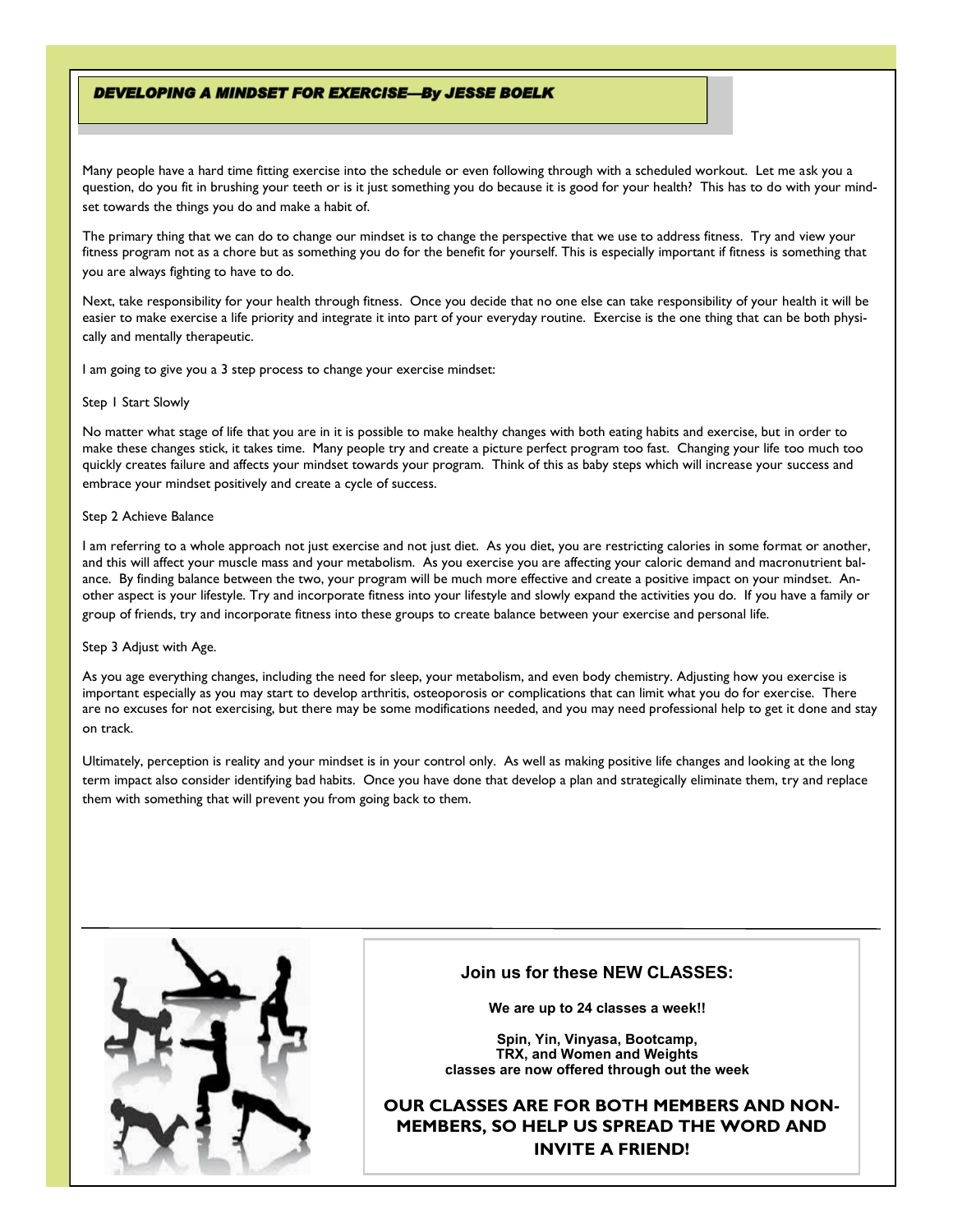### **BASICS ON BURNING VS STORING-By Ryan Haug**

Have you ever met a person who seems to be able to eat anything and everything *and* stay slim? You probably wondered what it takes to be so blessed. On the other side, we have the person who walks past a bakery, takes a deep breath, and gains five pounds. Unfortunately, in our society, the latter is becoming more the norm.

We will try to shed some light on this "weighty" subject. Covert Bailey made himself a very wealthy and famous man by writing the book; *Fit or Fat* back in the '70s. The premise of the book is: how you store food depends on whether you are "fit" or "fat". I prefer using the terms "fit" or "unfit". I have seen people who would be looked at as fit by the amount of exercise that they can do, but they still appear to be "too fat".

However, the general concept Bailey detailed is very valid. If you eat a candy bar, where will the calories go? If you're fit, they tend to head more to the muscles to be stored as muscle glycogen, which is simply glucose in muscle storage to be used at a time of need. The more you exercise, and the more muscle you have, the more muscle glycogen you can store. On the other hand, the unfit counterpart will tend to store excess calories in the fat cells.

Certainly, genetics play a role. If your parents are both very lean, you probably won the genetic lottery for staying thin. Those who have obese parents will have a greater potential for being obese themselves, although neither case is absolute. When you overeat, even the genetically thin person can start to add fat, just as the child of obese parents can remain thin through proper lifestyle.

When an overweight and out of shape person goes on a walk with a very trim and fit person, the one who is fit will burn up to five times as much fat as the overweight person. You might be thinking "that's just not fair". What we have to keep in mind is this: That's why the person is thin and fit, because their body burns fat, instead of storing it.

The more fit you become, the quicker your body will tell the fat cells to release fatty acids. To quote Bailey, "If you want to be a better burner start exercising now. It can be a long battle worth fighting."

A lot has changed in the past 40 years as it pertains to weight loss. Some concepts still hold true. The bottom line is that if you are genetically fit the results can come faster and more easily than that of the person who doesn't posses genetic gifts. The best thing you can do is start a long term exercise program with a fitness professional today. Stay motivated and be conscious of plateauing and mental hurdles. We're here for you. Good Luck!

## **HOW TO MANIPULATE TESTOSTERONE-By Hap Brecht**

Most people hear "testosterone" and think steroids; which is correct, but so is Cortisol which simply increases blood sugar. Testosterone is a steroid hormone that helps you increase lean mass and bone density while preventing some health issues. Testosterone is naturally produced by both men and women to keep us healthy, strong and slim. Here are some ways we can increase our hormone levels safely via exercise!

As we age, our testosterone levels decrease which affects us in ways you wouldn't have guessed. For both men and women, low levels of testosterone increases the risk of depression, decreases sex drive, and contributes to obesity and osteoporosis, For men it is also a risk factor for heart disease. That's scary stuff, and it gets worse. For most men, testosterone levels drop 1.6% each year, but since 2012 the number of cases in which older men have been diagnosed with low testosterone has increased by 170%. That needs to change!

With specific exercise methods, you can increase your production of testosterone by ramping up the intensity. This hormonal response is revolutionary; when a caveman sprinted he was either chasing food to survive or running for his life. This kind of stress prompts testosterone production. Max effort sprints on the elliptical, bike, rower, treadmill or outside for 6 - 15 seconds is how to help increase hormone production. Performing multi-joint exercises such as deadlifts, squats, bench press and the Olympic lifts with heavy weight (85-95% of 1 rep max) is also proven to help. When you've done all the reps that you can do on your own, having your spotter assist you with "forced reps" is another strategy to healthy hormone levels. Also, don't skip leg day! Your legs have big muscle groups and are capable of moving the most amount of weight, so go heavy. With heavy weights, you can only do a few reps at a time and need to rest between sets. This is an opportunity to work smaller muscle groups that aren't involved with your main lift and maximize your time.

Being healthy and fit is great, but it doesn't guarantee to keep your hormone levels in a healthy range. In a double blind study, researchers found that among weightlifters, un-trained people, and cyclists the cyclists had the lowest levels of testosterone. You don't need to be a body builder to utilize hormone production. Go ahead and pick up something heavy and sprint like your life depends on it!